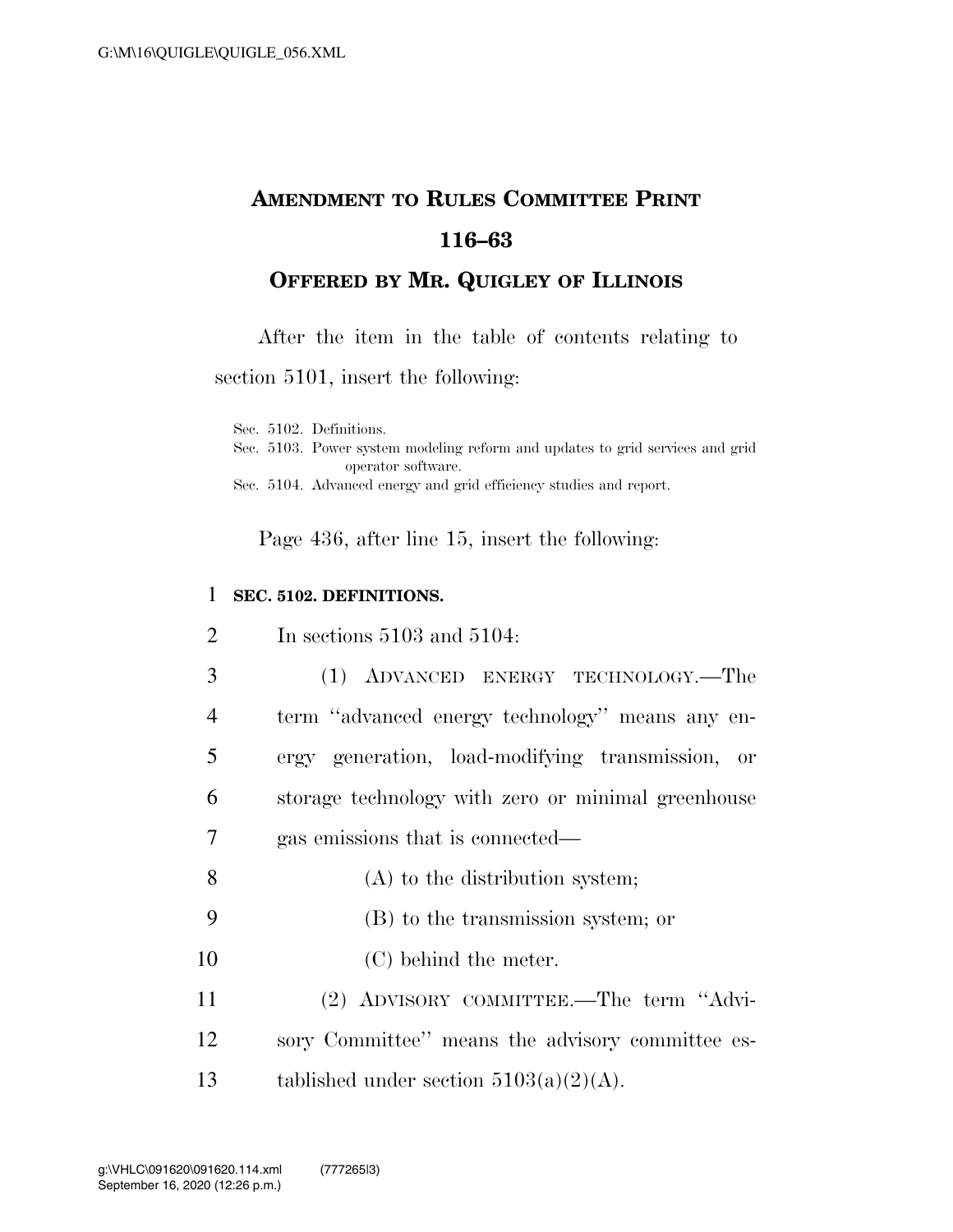| $\mathbf{1}$   | (3) COMMISSION.—The term "Commission"                 |
|----------------|-------------------------------------------------------|
| $\overline{2}$ | means the Federal Energy Regulatory Commission.       |
| 3              | (4) ELECTRIC UTILITY.—The term "electric              |
| $\overline{4}$ | utility" has the meaning given the term in section    |
| 5              | 3 of the Federal Power Act (16 U.S.C. 796).           |
| 6              | (5) GRID OPERATOR.—The term "grid oper-               |
| 7              | ator" means—                                          |
| 8              | (A) a Transmission Organization, includ-              |
| 9              | $ing$ —                                               |
| 10             | (i) an Independent System Operator;                   |
| 11             | and                                                   |
| 12             | (ii) a Regional Transmission Organi-                  |
| 13             | zation;                                               |
| 14             | (B) a public utility; and                             |
| 15             | (C) an electric utility.                              |
| 16             | (6)<br>INDEPENDENT SYSTEM OPERATOR.-The               |
| 17             | term "Independent System Operator" has the mean-      |
| 18             | ing given the term in section 3 of the Federal Power  |
| 19             | Act (16 U.S.C. 796).                                  |
| 20             | (7) INITIATIVE.—The term "Initiative" means           |
| 21             | the Advanced Energy Technology Research Initiative    |
| 22             | established under section $5103(a)(1)$ .              |
| 23             | (8) PUBLIC UTILITY.—The term "public util-            |
| 24             | ity" has the meaning given the term in section        |
| 25             | $201(e)$ of the Federal Power Act (16 U.S.C. 824(e)). |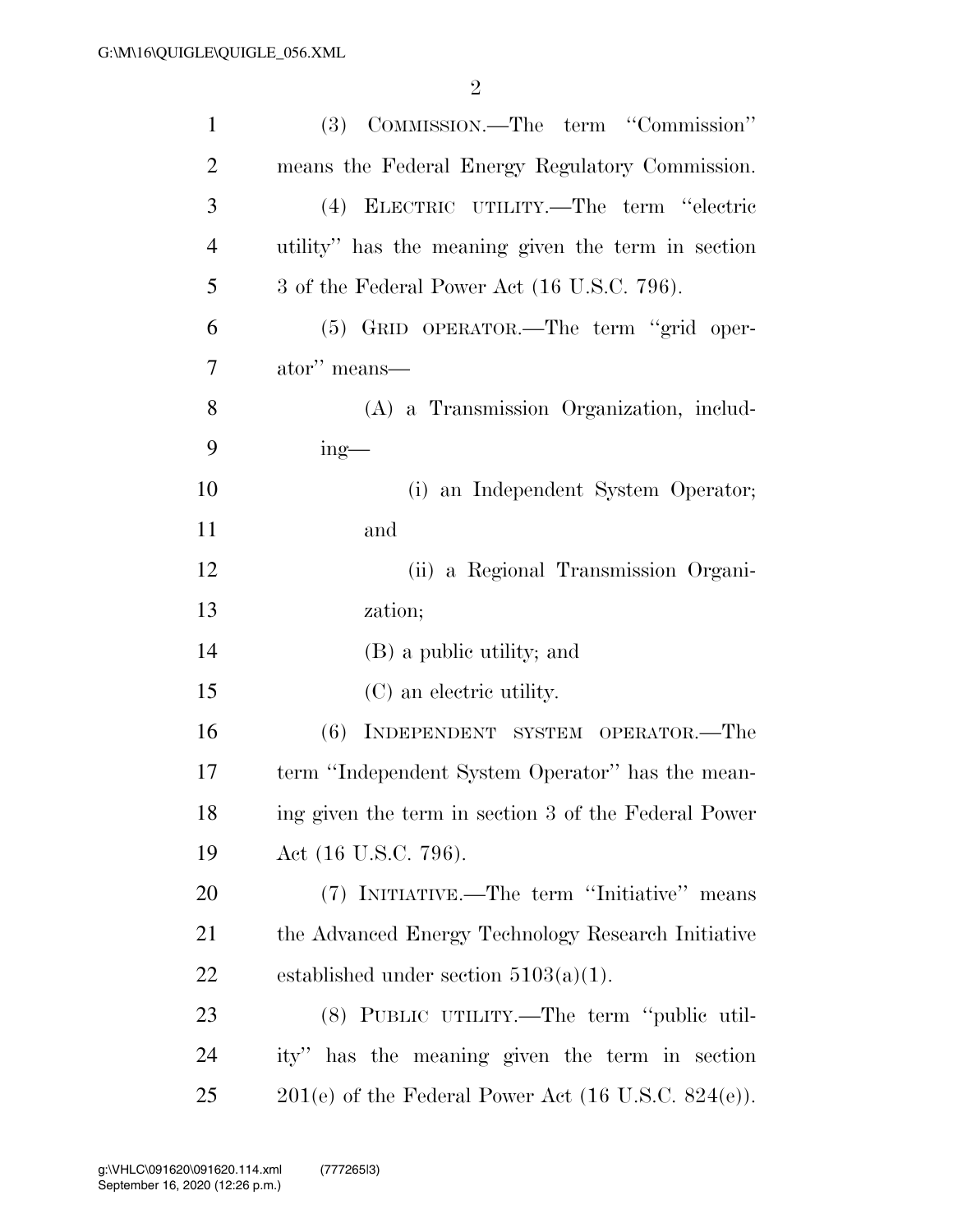| $\mathbf{1}$   | (9) REGIONAL TRANSMISSION ORGANIZATION.—               |
|----------------|--------------------------------------------------------|
| $\overline{2}$ | The term "Regional Transmission Organization"          |
| 3              | has the meaning given the term in section 3 of the     |
| $\overline{4}$ | Federal Power Act (16 U.S.C. 796).                     |
| 5              | (10) SECRETARY.—The term "Secretary"                   |
| 6              | means the Secretary of Energy.                         |
| 7              | (11) TRANSMISSION ORGANIZATION.—The term               |
| 8              | "Transmission Organization" has the meaning given      |
| 9              | the term in section 3 of the Federal Power Act (16)    |
| 10             | U.S.C. 796).                                           |
| 11             | SEC. 5103. POWER SYSTEM MODELING REFORM AND UP-        |
| 12             | DATES TO GRID SERVICES AND GRID OPER-                  |
|                |                                                        |
| 13             | <b>ATOR SOFTWARE.</b>                                  |
| 14             | (a) ADVANCED ENERGY TECHNOLOGY RESEARCH                |
| 15             | INITIATIVE.                                            |
| 16             | $(1)$ In GENERAL.—Not later than 90 days after         |
| 17             | the date of enactment of this Act, the Commission,     |
| 18             | in coordination with the Secretary, shall establish an |
| 19             | initiative, to be known as the "Advanced Energy"       |
| 20             | Technology Research Initiative", to research and       |
| 21             | provide recommendations on how to improve the          |
| 22             | modeling, operational, and planning practices used     |
| 23             | for the bulk electric system.                          |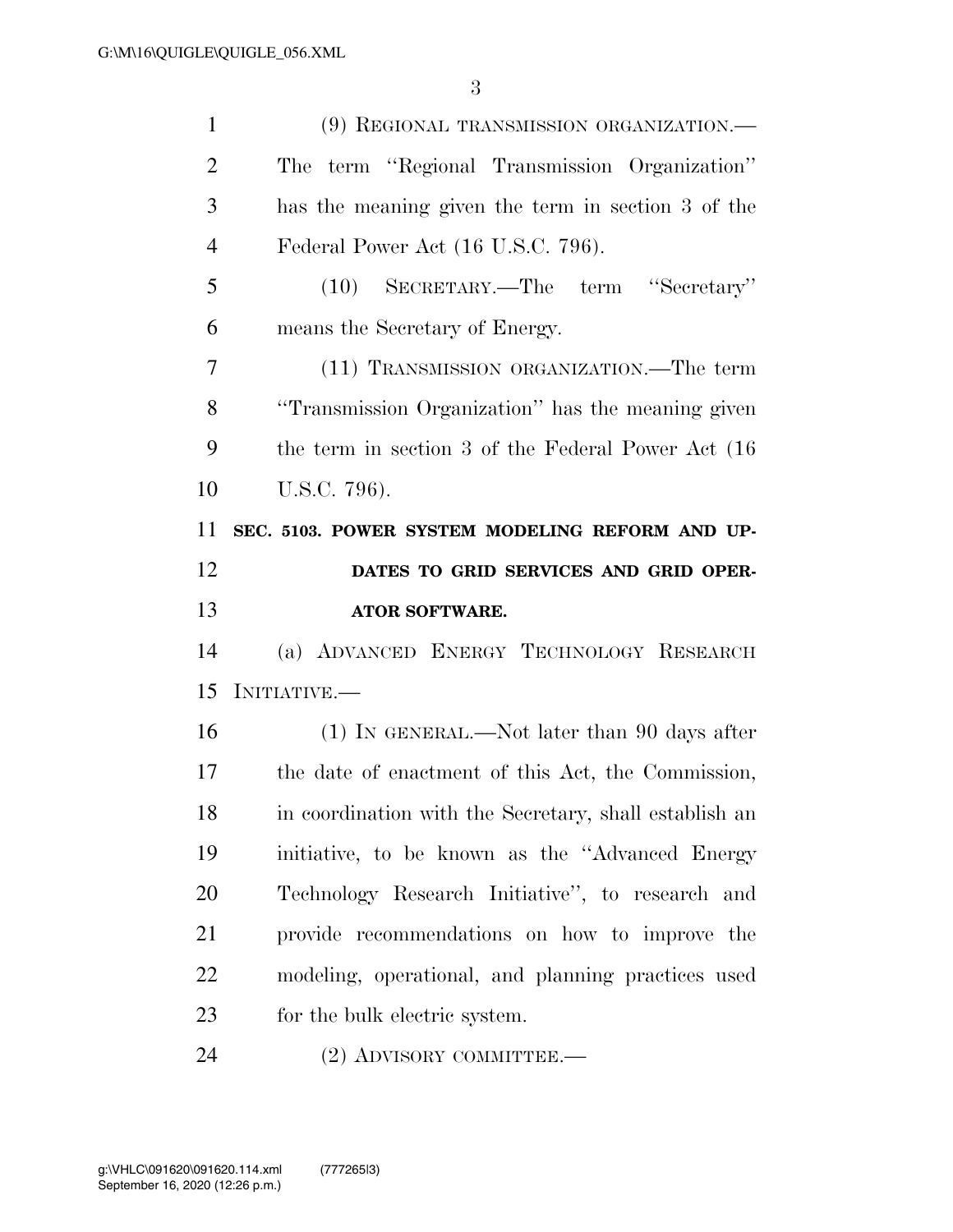| $\mathbf{1}$   | (A) IN GENERAL.—Not later than 180               |
|----------------|--------------------------------------------------|
| $\overline{2}$ | days after the date of enactment of this Act,    |
| 3              | the Commission, in coordination with the Sec-    |
| $\overline{4}$ | retary, shall establish an advisory committee to |
| 5              | research, report on, and provide recommenda-     |
| 6              | tions on matters relating to the Initiative, in- |
| 7              | cluding—                                         |
| 8              | (i) whether the existing modeling and            |
| 9              | long-term and short-term planning prac-          |
| 10             | tices used by grid operators for power sys-      |
| 11             | tems, including power markets, adequately        |
| 12             | incorporate expected integration with re-        |
| 13             | spect to advanced energy technologies;           |
| 14             | (ii) whether the methods used to de-             |
| 15             | termine future transmission and capacity         |
| 16             | needs and make reliability-related deter-        |
| 17             | minations use the right data to adequately       |
| 18             | forecast and model the integration of ad-        |
| 19             | vanced energy technology into electric           |
| 20             | power systems;                                   |
| 21             | (iii) whether the modeling and plan-             |
| 22             | ning practices described in clause (i) and       |
| 23             | the methods described in clause (ii) need to     |
| 24             |                                                  |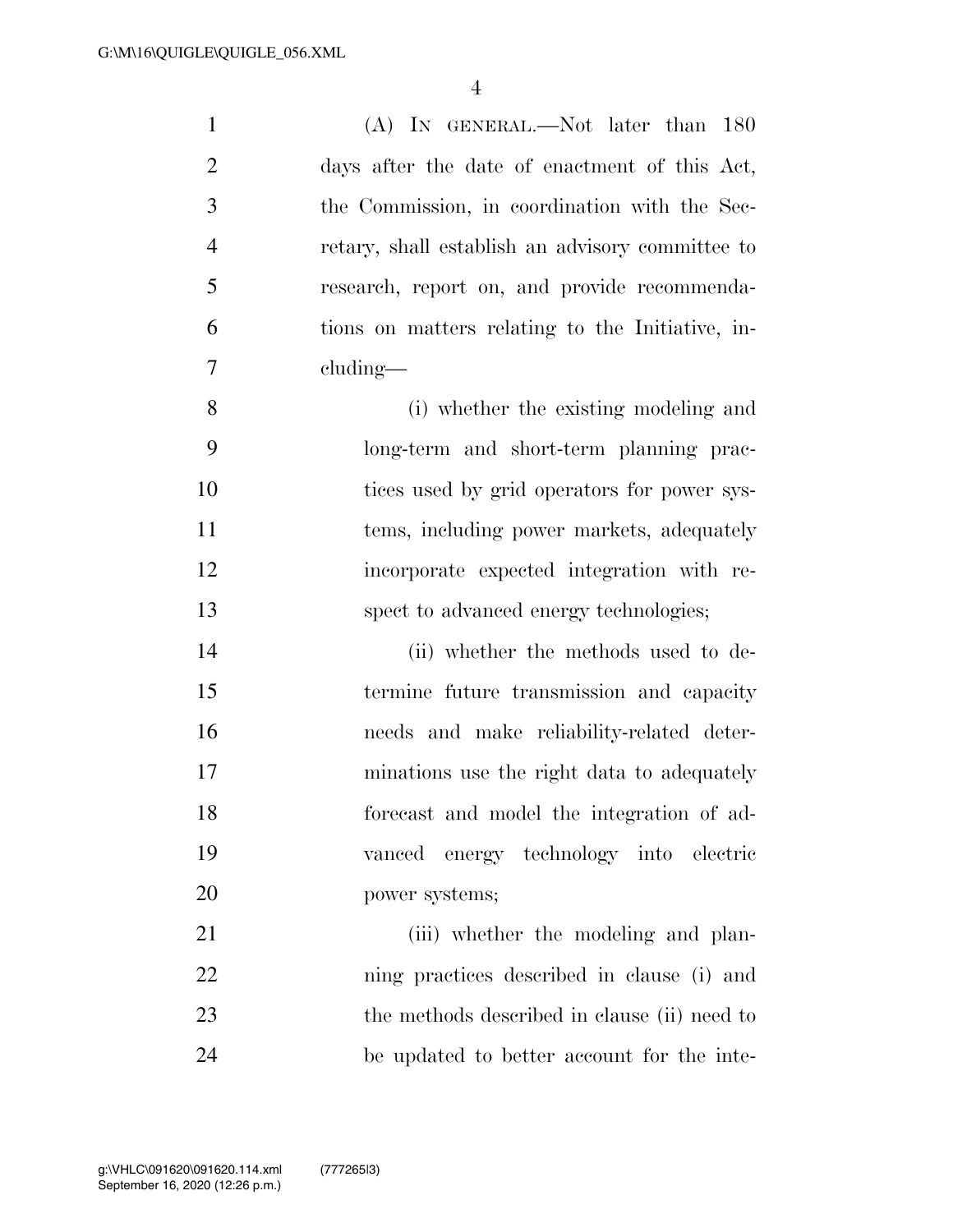| $\mathbf{1}$   | gration of advanced energy technology into  |
|----------------|---------------------------------------------|
| $\overline{2}$ | electric power systems;                     |
| 3              | (iv) any undue barriers to the adop-        |
| $\overline{4}$ | tion of advanced energy technology pre-     |
| 5              | sented by—                                  |
| 6              | (I) existing modeling, oper-                |
| 7              | ational, and planning practices; and        |
| 8              | State estimation tools for<br>(II)          |
| 9              | planning and reliability;                   |
| 10             | (v) any need to develop emerging            |
| 11             | technologies or software for use in improv- |
| 12             | ing modeling, planning, and operations in   |
| 13             | wholesale electricity markets to resolve    |
| 14             | computational or technical barriers to the  |
| 15             | adoption of advanced energy technology,     |
| 16             | including software relating to-             |
| 17             | (I) the use of big data, artificial         |
| 18             | intelligence, and probabilistic methods     |
| 19             | to predict, in near-real-time—              |
| 20             | (aa) energy generation from                 |
| 21             | and<br>distributed<br>variable<br>re-       |
| 22             | sources;                                    |
| 23             | (bb) load profiles; and                     |
| 24             | (cc) consumption and con-                   |
| 25             | gestion; and                                |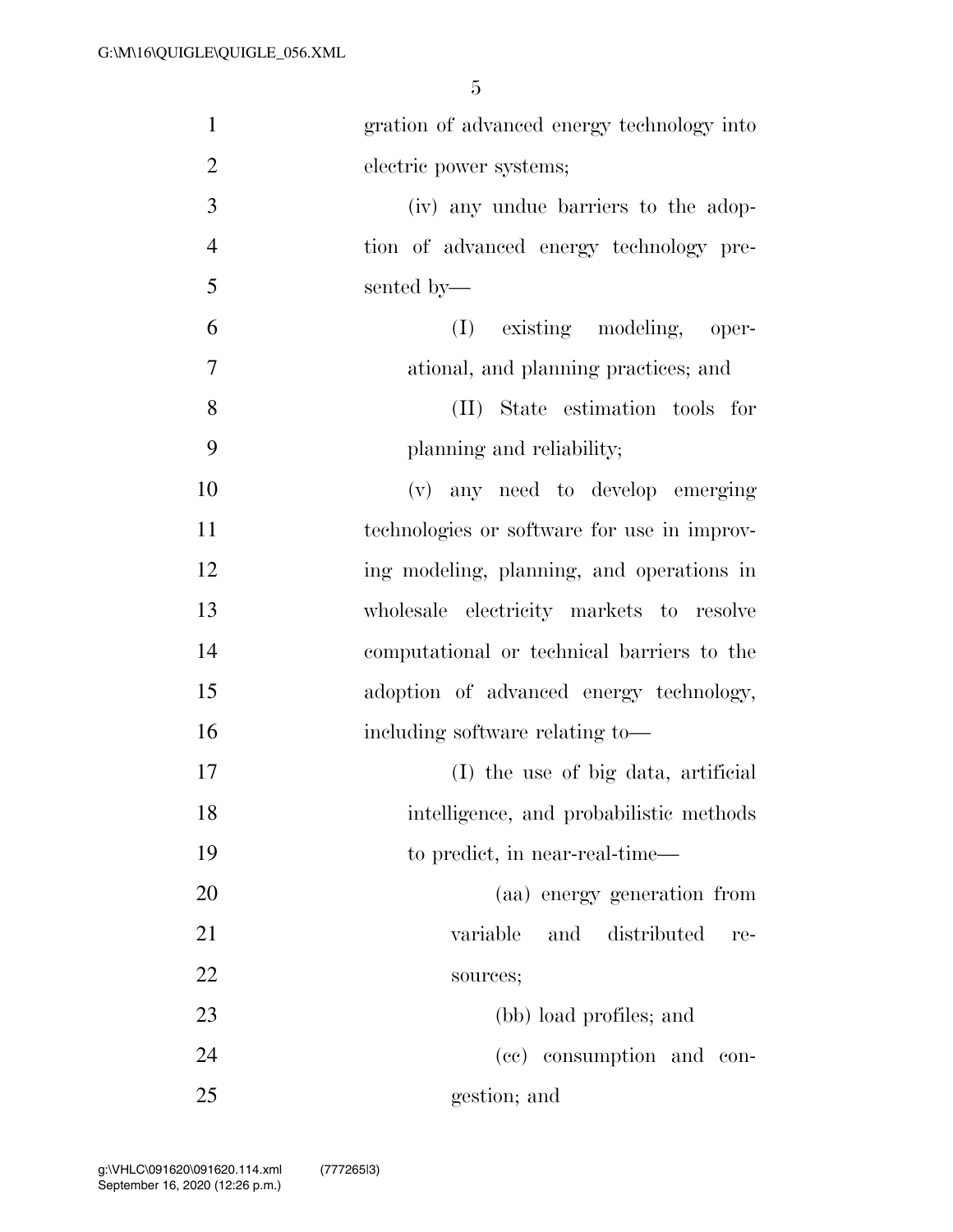| $\mathbf{1}$   | (II) the use of artificial intel-             |
|----------------|-----------------------------------------------|
| $\overline{2}$ | ligence to improve the responsiveness         |
| 3              | of energy system operations;                  |
| $\overline{4}$ | (vi) whether existing and future grid         |
| 5              | reliability service definitions and the mod-  |
| 6              | eling techniques, operational processes, and  |
| 7              | planning processes used to procure grid re-   |
| 8              | liability services—                           |
| 9              | (I) appropriately account for the             |
| 10             | technical and operational characteris-        |
| 11             | ties of advanced energy technologies;         |
| 12             | (II) allow for the use of those ad-           |
| 13             | vanced energy technologies to provide         |
| 14             | grid reliability services; and                |
| 15             | (III) include appropriate cyberse-            |
| 16             | curity safeguards; and                        |
| 17             | (vii) any rulemaking, technical con-          |
| 18             | ference, or policy statement that, in the de- |
| 19             | termination of the Advisory Committee,        |
| 20             | the Commission should consider.               |
| 21             | (B) COMPOSITION.-The Advisory Com-            |
| 22             | mittee shall consist of—                      |
| 23             | (i) not fewer than 1 representative           |
| 24             | from each of—                                 |
| 25             | (I) the Commission;                           |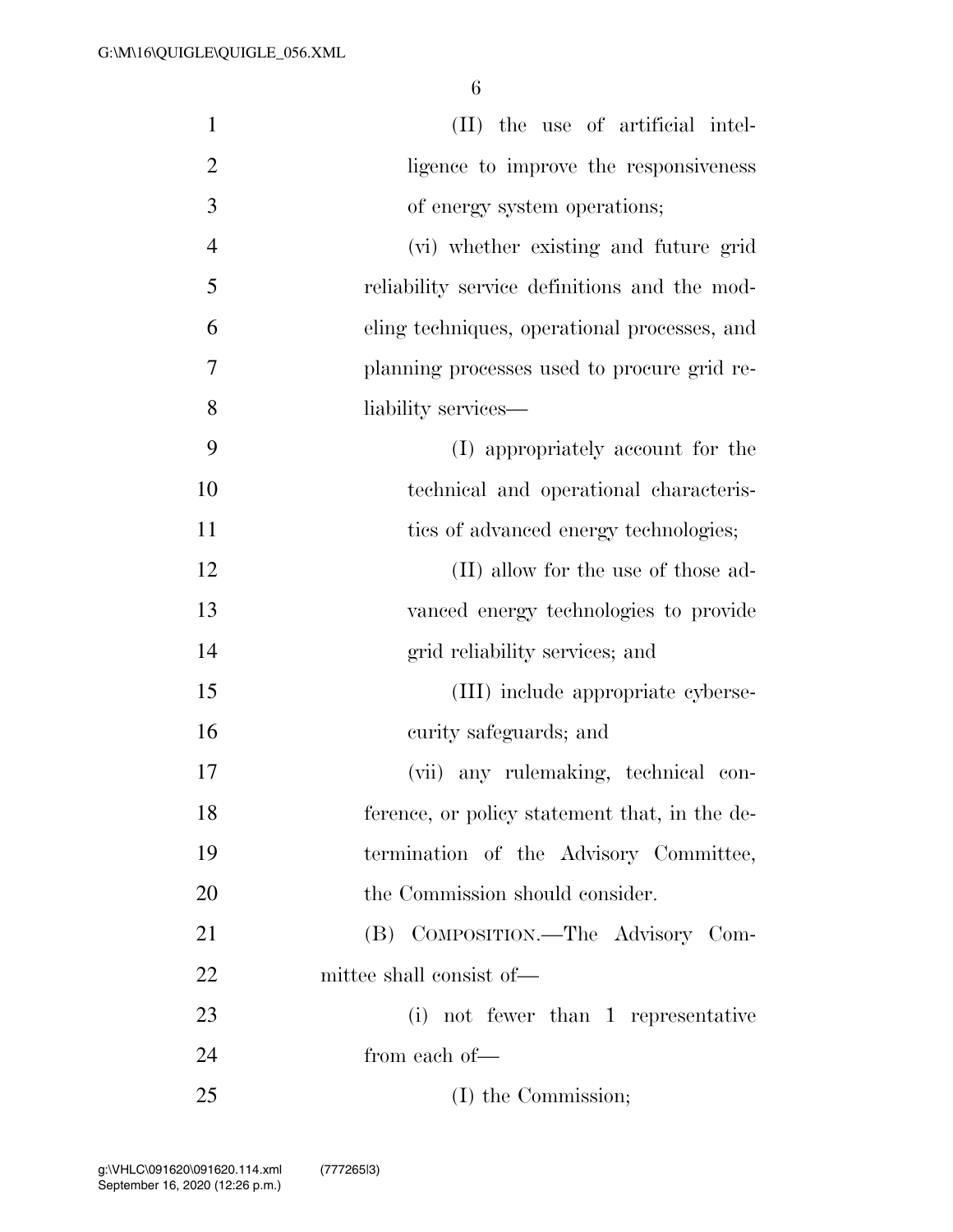| $\mathbf{1}$   | (II) the Department of Energy;                 |
|----------------|------------------------------------------------|
| $\overline{2}$ | (III) the Electric Reliability Or-             |
| 3              | ganization (as defined in section              |
| $\overline{4}$ | $215(a)$ of the Federal Power Act $(16)$       |
| 5              | U.S.C. $824o(a))$ ;                            |
| 6              | (IV) an Independent System Op-                 |
| 7              | erator or a Regional Transmission Or-          |
| 8              | ganization;                                    |
| 9              | (V) an entity generating electric              |
| 10             | power that is not affiliated with a            |
| 11             | transmission-owning public or non-             |
| 12             | public utility;                                |
| 13             | (VI) an environmental organiza-                |
| 14             | tion with expertise on the bulk electric       |
| 15             | system; and                                    |
| 16             | (VII) an institution of higher                 |
| 17             | education with expertise on the bulk           |
| 18             | electric system;                               |
| 19             | (ii) not fewer than 2 designees of the         |
| 20             | National Association of Regulatory Utility     |
| 21             | Commissioners;                                 |
| 22             | (iii) not fewer than 3 representatives         |
| 23             | from public utilities or electric utilities in |
| 24             | areas not serviced by an Independent Sys-      |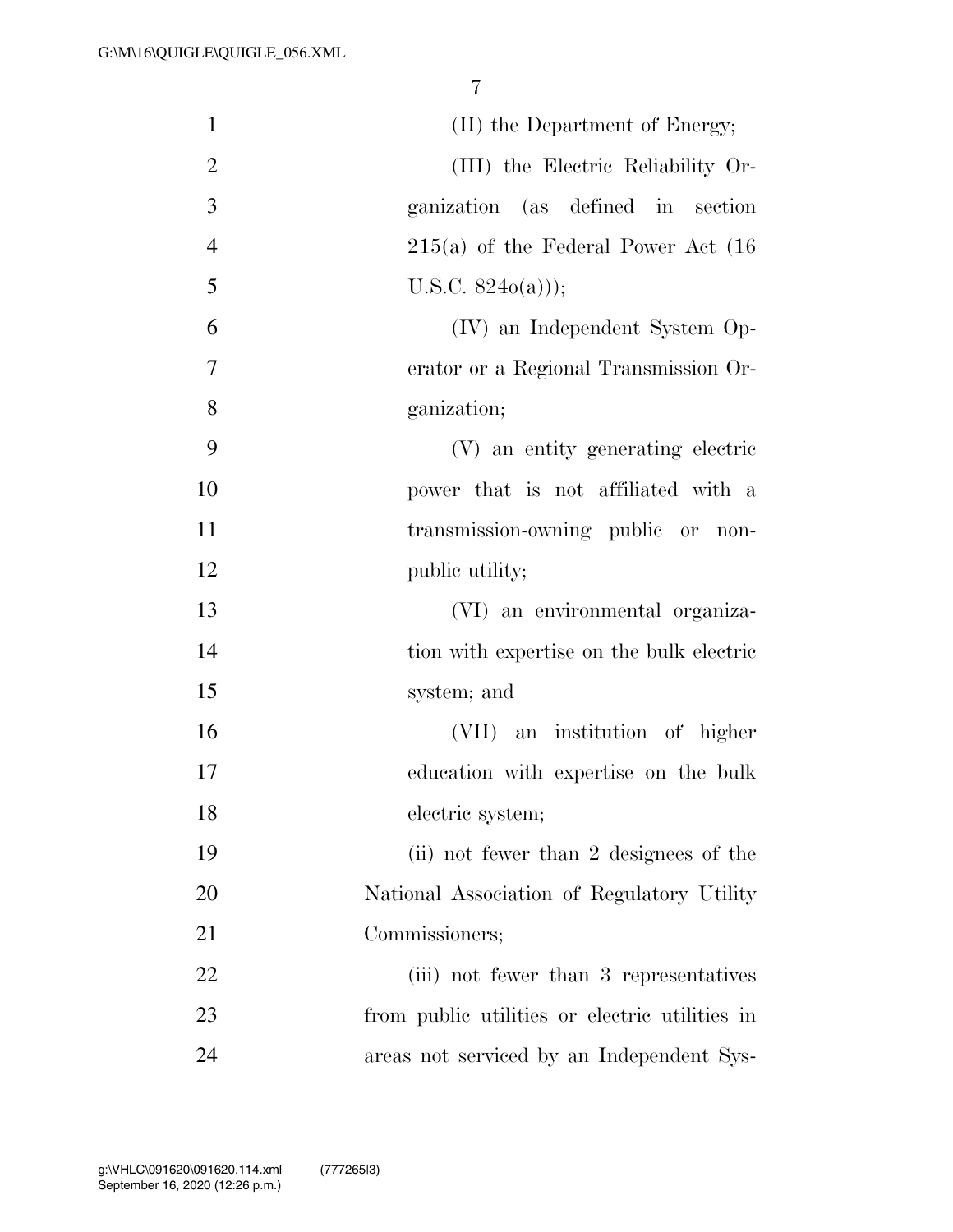| $\mathbf{1}$   | tem Operator or a Regional Transmission                |
|----------------|--------------------------------------------------------|
| $\overline{2}$ | Organization; and                                      |
| 3              | (iv) not fewer than 2 representatives                  |
| $\overline{4}$ | from private and nonprofit associations                |
| 5              | with expertise in the development, deploy-             |
| 6              | ment, and use of advanced energy tech-                 |
| 7              | nologies.                                              |
| 8              | (C) REPORTS.—Not later than 18 months                  |
| 9              | after the date of enactment of this Act, and           |
| 10             | every 2 years thereafter for 10 years, the Advi-       |
| 11             | sory Committee shall submit to the Committee           |
| 12             | on Energy and Natural Resources of the Senate          |
| 13             | and the Committee on Energy and Commerce               |
| 14             | of the House of Representatives a report on the        |
| 15             | Initiative, including the findings or rec-             |
| 16             | ommendations of the Advisory Committee with            |
| 17             | respect to the matters described in clauses (i)        |
| 18             | through (vii) of subparagraph $(A)$ .                  |
| 19             | (b) ADVANCED ENERGY TECHNOLOGY AND GRID                |
| 20             | <b>SERVICES PROGRAM.—</b>                              |
| 21             | (1) IN GENERAL.—Not later than 180 days                |
| 22             | after the date of enactment of this Act, the Sec-      |
| 23             | retary shall establish a competitive financial assist- |
| 24             | ance program, to be known as the "Advanced En-         |
| 25             | ergy Technology and Grid Services Program", under      |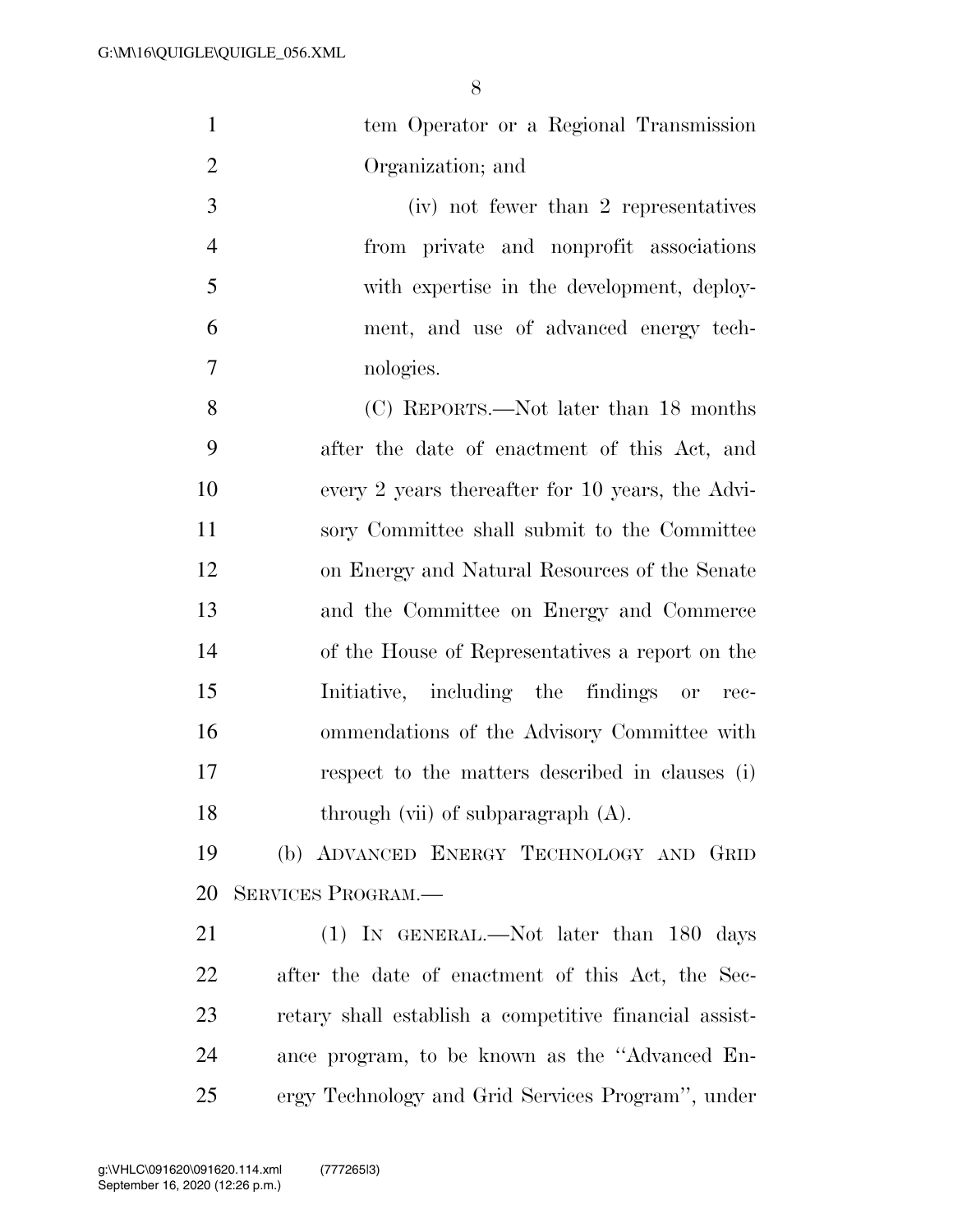| $\mathbf{1}$   | which the Secretary shall enter into Federal finan-   |
|----------------|-------------------------------------------------------|
| $\overline{2}$ | cial assistance agreements with eligible entities de- |
| 3              | scribed in paragraph (2) for the purpose of increas-  |
| $\overline{4}$ | ing the market penetration of advanced energy tech-   |
| 5              | nology through advanced research and development      |
| 6              | and pilot demonstrations of—                          |
| 7              | (A) software upgrades, including upgrades             |
| 8              | to the software platforms used to operate             |
| 9              | wholesale energy markets;                             |
| 10             | (B) updated power system planning;                    |
| 11             | (C) new power system (including power                 |
| 12             | market) modeling platforms;                           |
| 13             | (D) cybersecurity and physical security up-           |
| 14             | grades; and                                           |
| 15             | (E) resilience upgrades.                              |
| 16             | (2) ELIGIBLE ENTITIES DESCRIBED.—An eligi-            |
| 17             | ble entity referred to in paragraph $(1)$ is —        |
| 18             | (A) a grid operator;                                  |
| 19             | (B) a State public utility commission;                |
| 20             | (C) an energy cooperative;                            |
| 21             | (D) a municipality;                                   |
| 22             | (E) an electric utility;                              |
| 23             | $(F)$ a gas utility; or                               |
| 24             | (G) a State energy office.                            |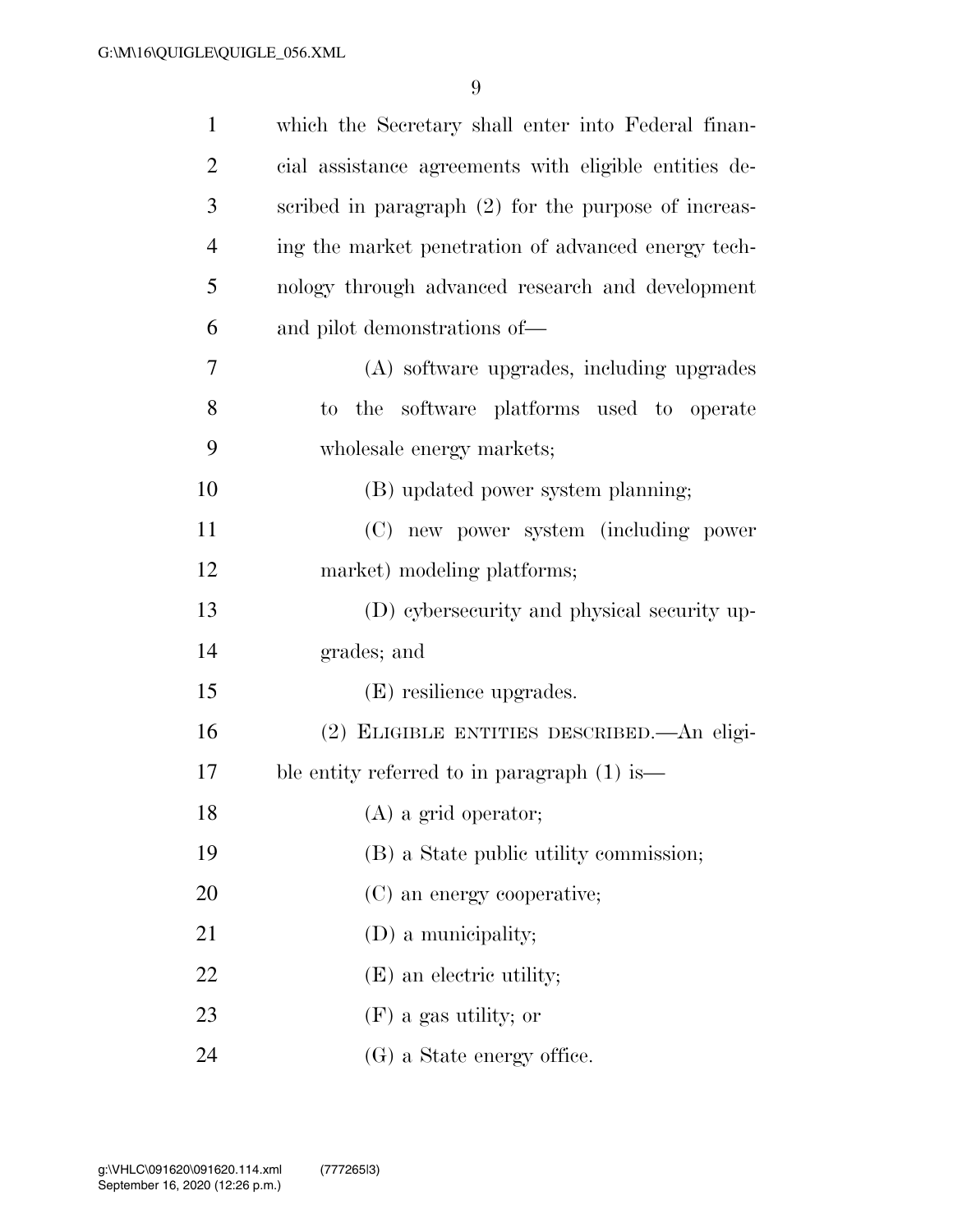| $\mathbf{1}$   | (3) ELIGIBLE ACTIVITIES.—The Secretary may            |
|----------------|-------------------------------------------------------|
| $\mathfrak{2}$ | enter into a financial assistance agreement under     |
| 3              | this subsection for—                                  |
| $\overline{4}$ | (A) software upgrades by grid operators;              |
| 5              | (B) new power system (including power                 |
| 6              | market) modeling platforms;                           |
| $\tau$         | (C) enhancements to cybersecurity safe-               |
| 8              | guards; or                                            |
| 9              | (D) updated power system (including                   |
| 10             | power market) planning, updated power system          |
| 11             | (including power market) modeling, or updated         |
| 12             | reliability planning and modeling by grid opera-      |
| 13             | tors.                                                 |
| 14             | (4) COST SHARING. - In awarding Federal fi-           |
| 15             | nancial assistance (including grants, loans, and any  |
| 16             | other form of financial assistance) to fund eligible  |
| 17             | activities under this subsection, the Secretary shall |
| 18             | require cost sharing in accordance with section 988   |
| 19             | of the Energy Policy Act of 2005 (42 U.S.C.           |
| 20             | 16352).                                               |
| 21             | (5) COORDINATION.—In carrying out the Ad-             |
| 22             | vanced Energy Technology and Grid Services Pro-       |
| 23             | gram established under this subsection, the Sec-      |
| 24             | retary, to the maximum extent practicable, shall co-  |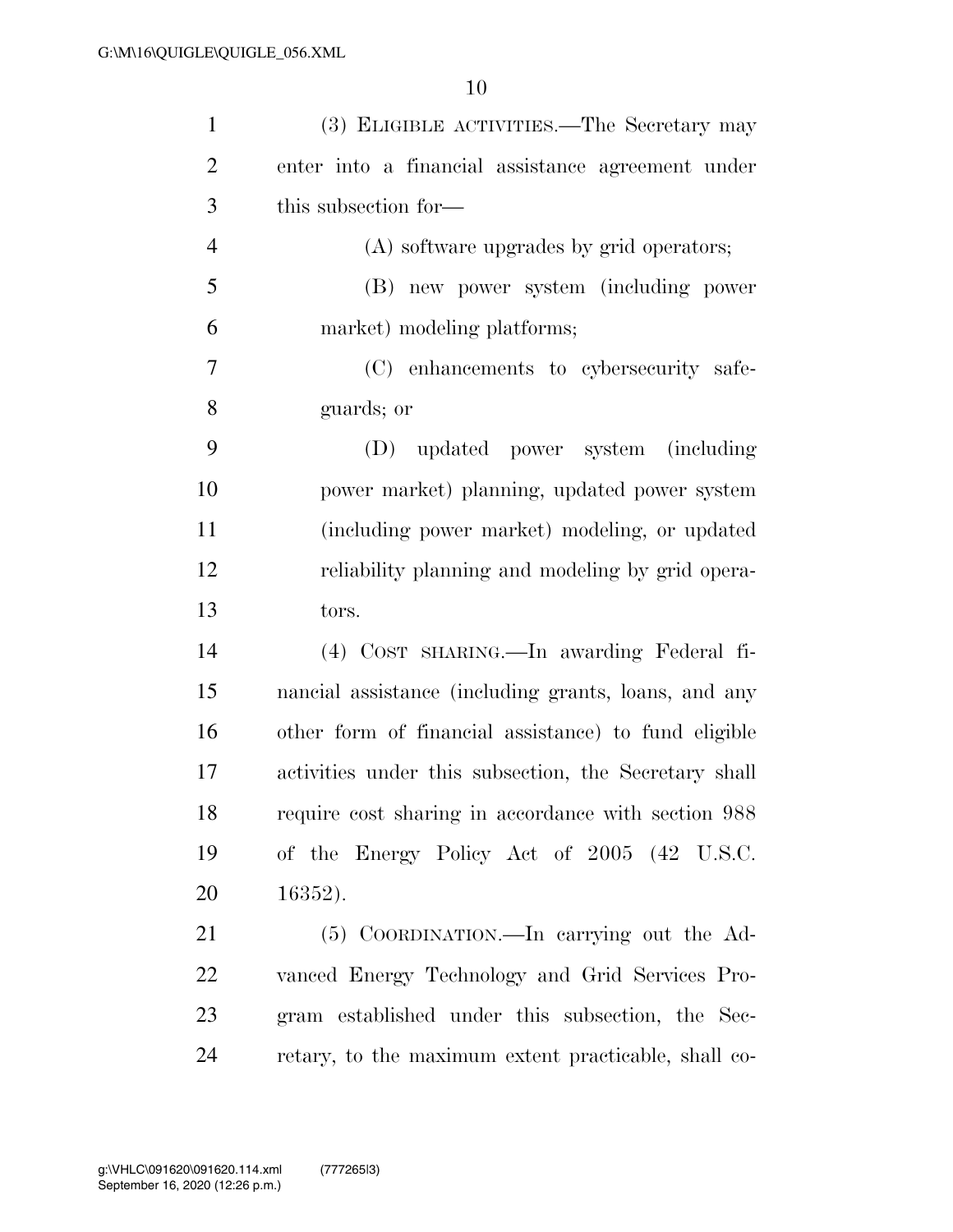ordinate with existing programs of the Department of Energy that focus on grid modernization efforts. **SEC. 5104. ADVANCED ENERGY AND GRID EFFICIENCY STUDIES AND REPORT.** 

(a) STUDIES.—

 (1) ADVANCED ENERGY STUDY.—The Sec- retary, in coordination with the Commission, shall carry out a study of the costs and benefits to con- sumers of updating power system planning, mod- eling, and operational practices, including reliability- related planning, and energy market participation rules on advanced energy technologies and resources, including distributed energy technologies and re- sources, such as— (A) energy storage technologies; (B) energy efficiency and transmission effi- ciency technologies; (C) distributed solar and wind energy gen- eration; 20 (D) fuel cells; (E) smart thermostats and smart building technologies; (F) demand response technologies, includ-ing natural gas demand response technologies;

(G) advanced metering technologies;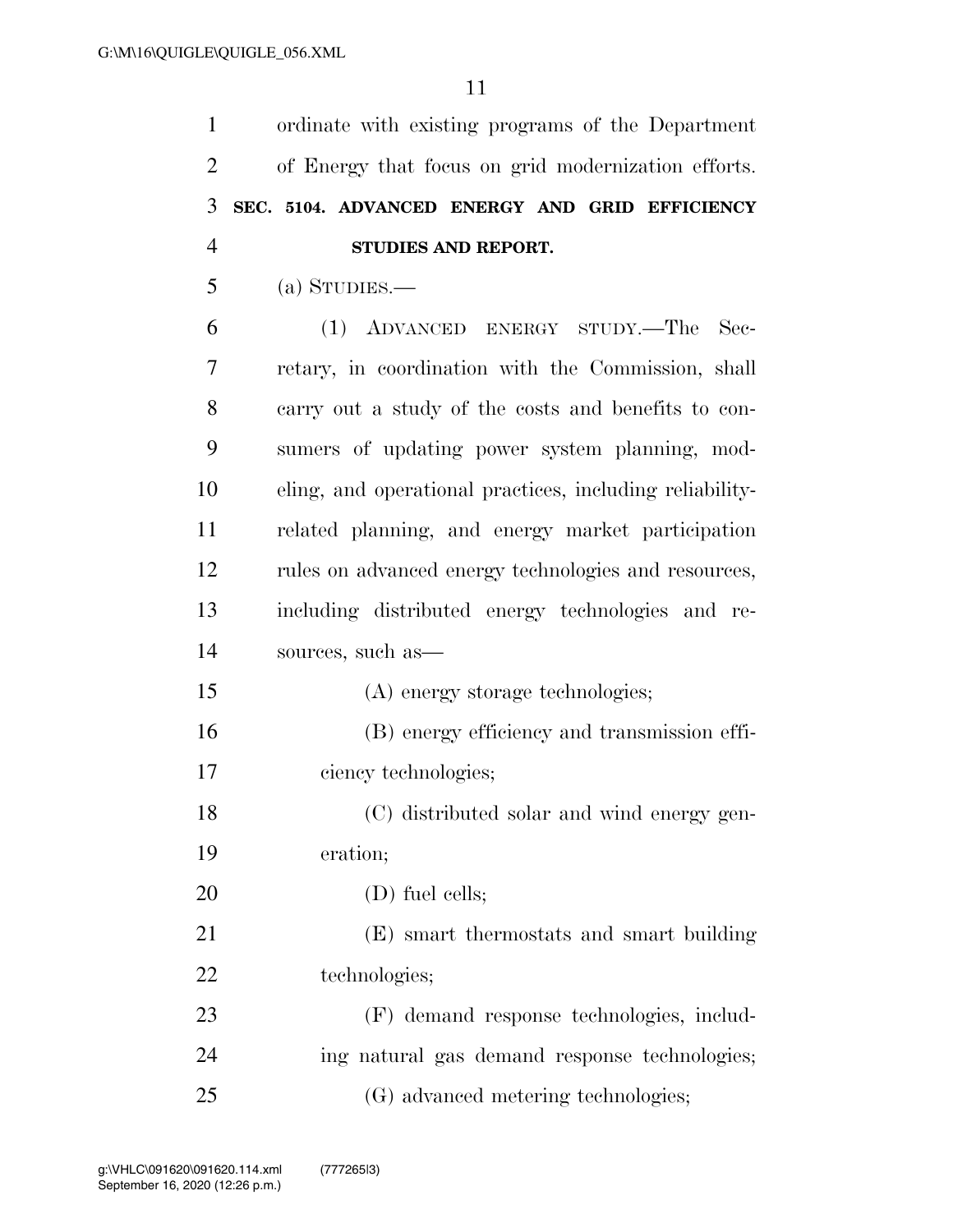| $\mathbf{1}$   | (H) electric vehicles and electric vehicle        |
|----------------|---------------------------------------------------|
| $\overline{2}$ | charging infrastructure;                          |
| 3              | (I) any aggregation of the distributed en-        |
| $\overline{4}$ | ergy technologies and resources described in      |
| 5              | subparagraph $(A)$ or $(C)$ ; and                 |
| 6              | (J) any other advanced energy tech-               |
| 7              | nologies, as determined by the Secretary.         |
| 8              | $(2)$ GRID EFFICIENCY STUDY.—                     |
| 9              | (A) IN GENERAL.—The Secretary, in co-             |
| 10             | ordination with the Commission, shall carry out   |
| 11             | a study of the barriers and opportunities for     |
| 12             | advanced energy technologies that provide in-     |
| 13             | creased, more efficient, or more effective deliv- |
| 14             | ery over the existing transmission network.       |
| 15             | (B) REQUIREMENTS.—The study under                 |
| 16             | subparagraph $(A)$ shall include—                 |
| 17             | (i) an examination of-                            |
| 18             | (I) the reliability, resilience, and              |
| 19             | economic benefits of technologies such            |
| 20             | as power flow control, topology opti-             |
| 21             | mization, and dynamic line ratings;               |
| 22             | (II) the costs, benefits, and chal-               |
| 23             | lenges associated with deployment of              |
| 24             | the advanced energy technologies de-              |
| 25             | scribed in subparagraph $(A)$ ; and               |